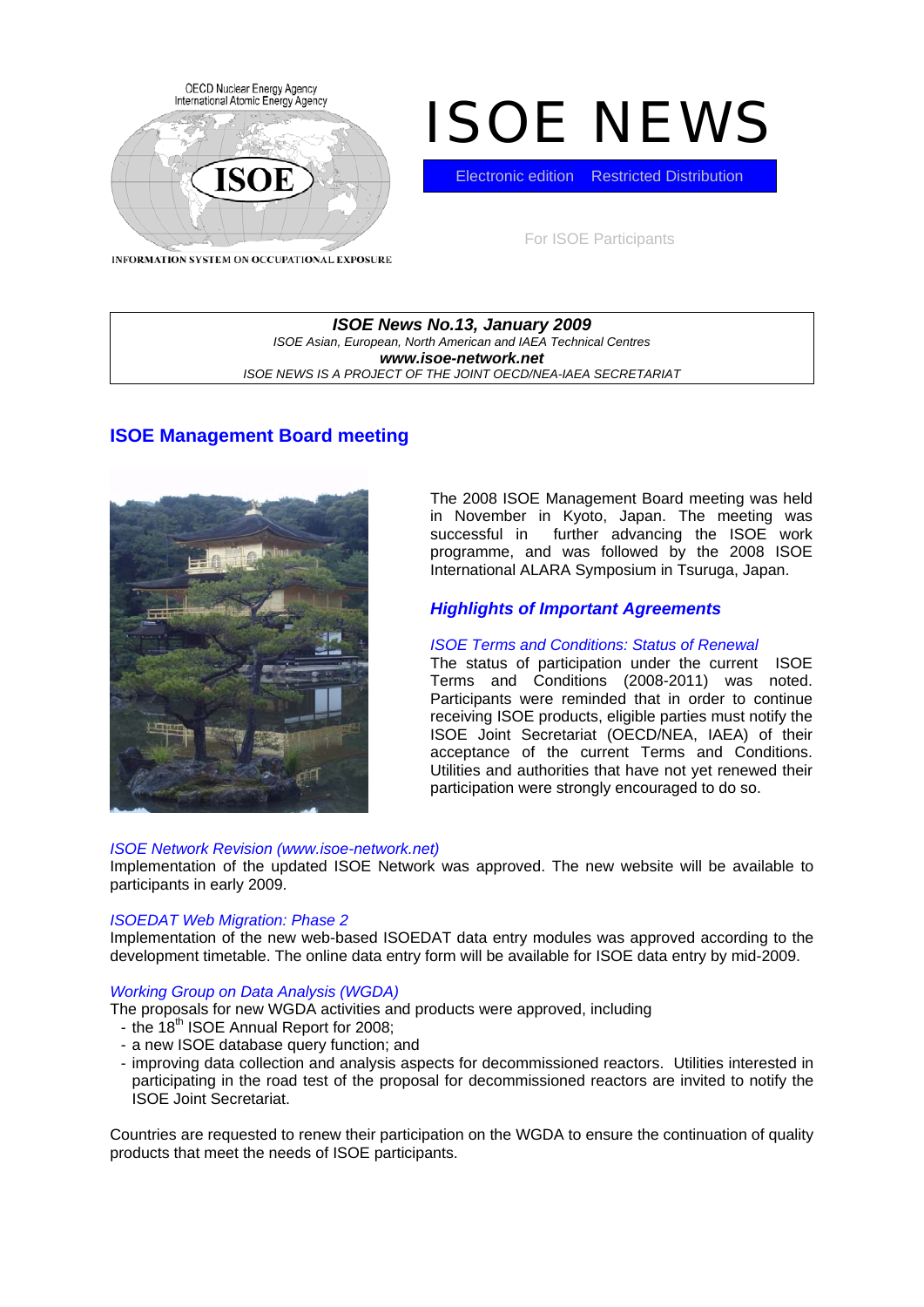



#### *Expert Group on Work Management (EGWM)*

The draft report of the EGWM, "*Work Management to Optimise Occupational Radiation Protection in the Nuclear Power Industry*" was approved for publication. The report provides practical guidance on the application of work management principles as a contribution to the optimisation of occupational radiation protection, presenting its key aspects, supported by practical examples from within the ISOE community. The report will be available to the ISOE community in the first half of 2009.

A key pillar of ISOE is information exchange. Recognising the importance of being proactive and supporting end users through examples of good work planning and other related RP information, the Management Board agreed that ISOE should also focus on routinely collecting reports and articles of occupational RP and ALARA operating experience, and incorporating these into a wider library of information on the ISOE Network.





#### *Schedule of Meetings for 2009*

The development of a proposal addressing qualifications/training of personnel was also approved, for consideration by the Management Board.

#### *Election of New ISOE Bureau Members*

The incoming ISOE Chair is Mr. Vasile Simionov (Romania). The Management Board also elected Mr. Gonzague Abela (France) as the new ISOE Chair-elect, and Dr. Vince Holahan (USA NRC) as the new Regulatory vice-chair.

- 12-14 January 2009: 2009 ISOE North America ALARA & EPRI RP Symposium (NATC, Florida);
- 2-3 March 2009: CRPPH Expert Group on Occupational Exposure;
- 15 May 2009: ISOE Bureau/Technical Centre meeting (NEA/Paris);
- 18-20 May 2009: Working Group on Data Analysis (NEA/Paris);
- 8-11 Sep 2009: 2009 ISOE Asian ALARA Symposium (ATC, Aomori, Japan);
- 13-15 Oct 2009: 2009 ISOE International ALARA Symposium (IAEA/Vienna);
- 16-20 Nov 2009: 2009 ISOE Annual Session Management Board Meeting (NEA/Paris).

## **ISOE International ALARA Symposium**

The 2008 ISOE International ALARA Symposium held on 12-14November 2008 in Tsuruga, Japan. Of the many excellent presentations, two were selected as distinguished papers: Mr. Shigeru Ito (Tohoku Electric Power Company, Japan) presented the measures for *Reduction of Radiation Exposure at Higashidori Nuclear Power Station* (described below), and Mr. Patrick Daly (Braidwood PWR, USA) presented the *Braidwood Station Alternate Post Peroxide Cleanup Methodology*.

Five distinguished papers from previous symposia in USA, Asia and Europe were also presented. The keynote speech on *ALARA and Occupational Exposure* was given by Mr. Jacques Lochard (CEPN, France, and OECD/NEA CRPPH Chair).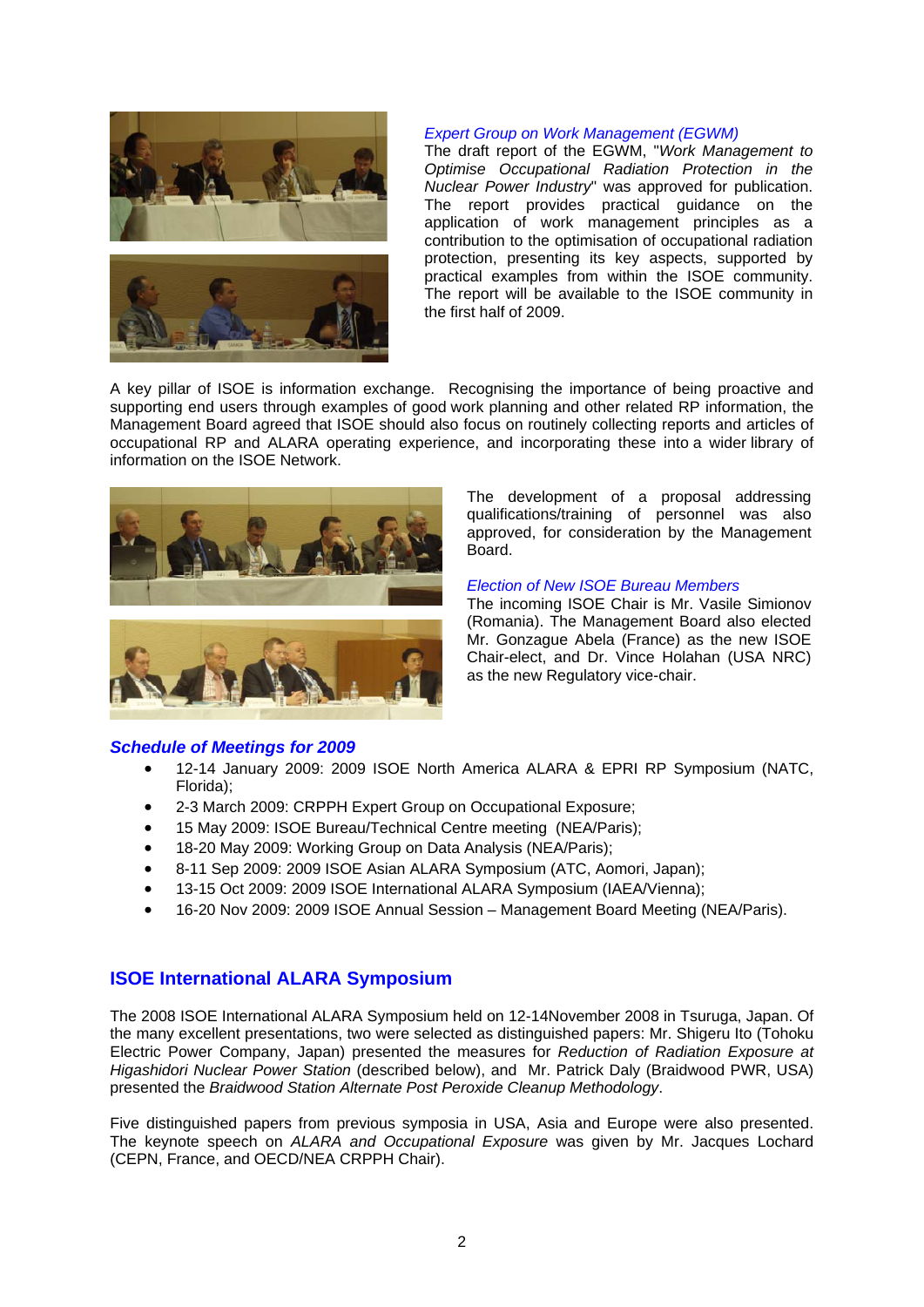

Some other presentations to be pointed out include:

- *Reduction of Radiation Exposure at Aged BWR Plants by Water Chemistry*;
- *Radiological Protection in EPR Design*;
- *ALARA Studies for EDF NPPs*.

Prior to the symposium, the participants visited the Monju fast breeder reactor site (described later).

All presentations are available on the ISOE Network.

## *Highlights from: Reduction of Radiation Exposure at Higashidori Nuclear Power Station*



The Higashidori Nuclear Power Station is located in Higashidori-mura, looking out onto the Pacific Ocean on the eastern side of the Shimokita Peninsula in Aomori Prefecture. Unit 1 is a boiling water reactor with an output of 1100 MW. This nuclear power station consists mainly of a reactor building, a turbine building, a service building and a seawater heat exchanger building. Construction of Higashidori NPS began in December 1998; commercial operations started in December 2005.

At Higashidori NPS, Unit 1, a total collective dose of as low as 0.14 man-Sv was achieved at the first periodic inspection. This low dose was supported through various dose rate reduction measures, such as "Clean Plant Activities" including the crud reduction measures, "Ultra Low Fe High Ni Operation" for water chemistry control, and oxidation treatment on the feed water heater tubes, which was the first surface treatment to be applied to such a part in an actual plant.

Radiation sources that influence worker exposure include both exchangeable and deposited radiation sources. Clean Plant Activities aim mainly at reducing crud, which forms deposited radiation sources, while water chemistry control aims at suppressing exchangeable radiation sources. These activities have reduced crud by performing clean-up operations during start-up tests and taking other appropriate measures at various stages, from system and start-up testing to power operation.

Meanwhile, the Ultra Low Fe High Ni Operation is employed in water chemistry control. This measure allows the amount of Fe crud carried by the feed water into the reactor to be kept low, and a high Ni state is formed in the reactor. The Ni forms a dense oxide film on the ex-core pipe surface which controls radioactive material absorption. The Fe crud concentration in feed water is kept below 0.1 ppb. The Ni concentration in the reactor water was low at first; however, beginning with the second cycle, it has been successfully kept at several ppb and the core is in a high Ni state.

A problem sometimes seen in recently commissioned plants is the phenomenon of Cr ions markedly increasing in reactor water. A study was conducted on preventing Cr ions from being taken out of the feed water. The Cr ions turn the in-core environment into an oxidative atmosphere, which accelerates the elution of radioactive corrosion products (Co-60) which in a stable way are taken into the oxide film on the fuel surface. The result is the risk of increasing radioactivity concentration in reactor water. The main source of Cr ions is the feed water heater tube, and Higashidori NPS, Unit 1, was the first plant to apply oxidation treatment to the second feed water heater tube at the final stage of the feed water heater to keep Cr from being taken from the feed water.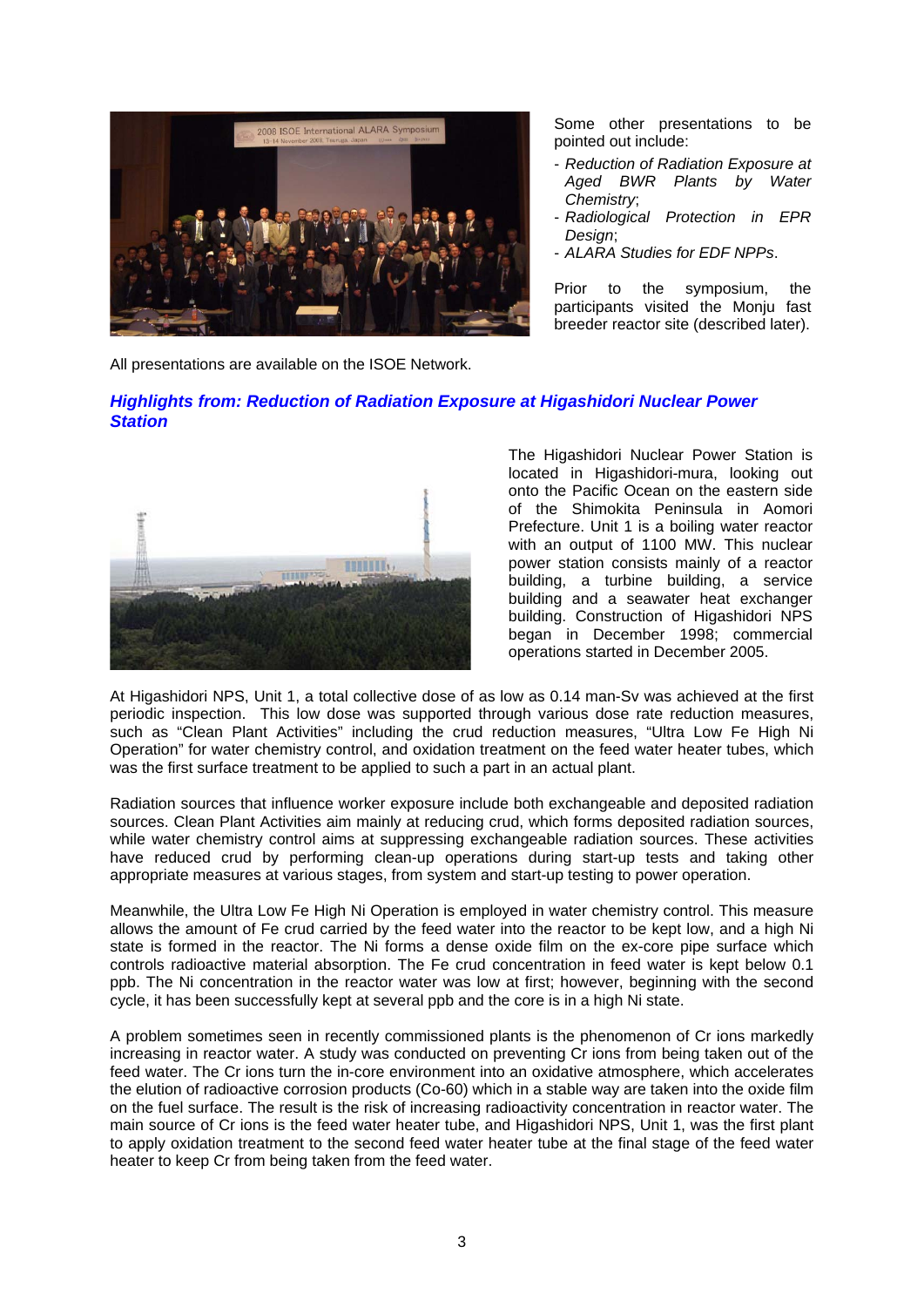Intake of radioactive nuclides into ex-core equipment and tubes was suppressed by the synergy of Ultra Low Fe High Ni Operation and oxidation treatment of feed water heater tubes. Consequently, the dose rate of the reactor recirculation system tubes that governs the atmospheric dose while in containment was successfully suppressed. At Higashidori NPS, Unit 1, the measured result at the first periodic inspection was 0.06 mSv/h, which was below the initial target value; at the second inspection, the measured value was kept at a low level of 0.16 mSv/h.

# **Monju Reactor**

### *Fast Breeder Reactor Development*

Prior to the 2008 ISOE International ALARA Symposium, the participants visited the Monju fast breeder reactor site.

The Japan Atomic Energy Agency (JAEA) promotes research and development of fast breeder reactor (FBR) cycle technology with the knowledge that excellent performance, good economics and reliability are necessary for this technology to be accepted by society. JAEA has taken a step-by-step approach for this development. The first step was the Joyo experimental reactor and the second was the Monju prototype reactor. The final report of the Feasibility Study on Commercialized FBR Cycle System Phase-II was compiled in March 2006. Following the report, JAEA will establish commercialized FBR cycle technologies comparable to future LWR cycle and other energy resources by 2015, aiming at the full-scale introduction of FBR before 2050.

## *Progress in Monju*



After this incident, a thorough investigation of the cause, and a study of preventive measures were carried out. Following a governmental safety review and after gaining agreements with the local governments, plant modifications were carried out and the modified system function test was conducted. The entire system function test began on August 31, 2007.

The prototype FBR Monju has an output of 280 MW electrical. It achieved initial criticality in April 1994. In August 1995, Monju became the first Japanese FBR to generate power. It remains the only Japanese facility that can generate electricity using a fast breeder reactor. In December 1995, sodium coolant leaked from a temperature sensor in the secondary system piping. Since then, plant operation has been suspended.



#### *Practical Features*

Differences between light water and sodium reactors are that, for the latter, normal emergency core cooling is provided by natural recirculation and thermal energy is removed by air. No additional safety injection or residual heat removal pump systems are necessary. The primary system is not under pressure and therefore the loop piping is much thinner. The sodium coolant has to be heated also in a stand-by condition. It is practical that a refuelling machine is integrated with the reactor vessel. Between the nuclear and turbine island, there is an additional secondary sodium heat transfer system with steam generators. Some specific procedures of fire protection are required in case of sodium fires.